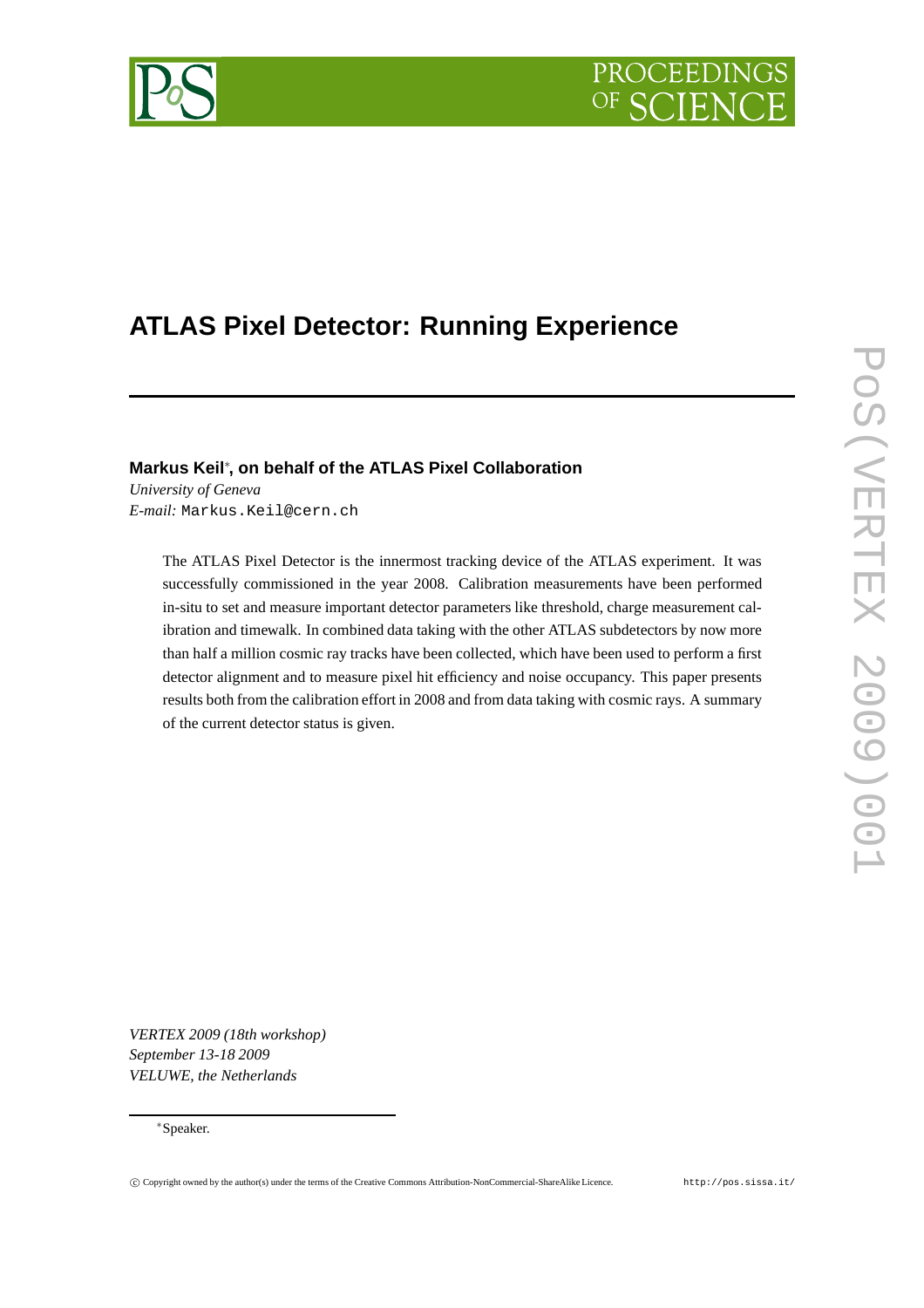#### **1. Introduction**



**Figure 1:** Schematical drawing of the ATLAS Pixel Detector. The detector comprises three barrel layers and two endcaps with three discs each. The single detector modules are mounted on carbon fibre support structures with incorporated cooling circuits.

The ATLAS Pixel Detector [1, 2], shown in Fig. 1, is the innermost tracking detector of the ATLAS experiment [2]. It is made of three concentric barrel layers with mean radii of 50.5 mm, 88.5 mm and 122.5 mm centred around the beam axis and two endcaps with three discs each, forming a three-hit system up to pseudo-rapidities of  $\pm 2.5$ . The full detector contains 1744 pixel modules, which are mounted on carbon fibre local supports. An evaporative  $C_3F_8$  cooling system is incorporated into the local support to absorb the heat produced by the modules and to allow for an operation at temperatures below 0∘C, to limit the effects of radiation damage.

The individual pixel modules (Fig. 2) are made of a  $250 \mu m$  thick n-on-n silicon sensor, 16 front-end chips and a module controller chip (MCC) [3]. The sensor is divided into 47,232 pixels with a typical pixel size of  $50\,\mu\text{m} \times 400\,\mu\text{m}$ ; approximately 10% of pixels have a size of  $50\,\mu\text{m} \times$  $600 \mu$ m to bridge the gaps between the readout chips. The sensor is read out by 16 front-end chips with 2880 electronics channels each. Each pixel cell contains a charge sensitive preamplifier, a discriminator and the necessary readout logic to transfer hits to the peripheral logic of the chip, the end-of-column (EOC) logic. In the EOC logic hits are stored up to the programmable trigger latency and sent to the module controller chip (MCC) in case a trigger arrives at the correct latency, erased otherwise. Together with the mere hit location and time, the time-over-threshold (ToT) information is read out for each hit. This is the time interval during which the preamplifier output is above the threshold, in units of the bunch crossing clock (25 ns). Due to the pulse shape of the preamplifier the ToT is a nearly linear function of the deposited charge. Evaluating this ToT information can therefore be used to infer the charge deposited by a passing particle. The routing of signals and power lines of the module is done on the flex hybrid. This is a flexible kapton PCB,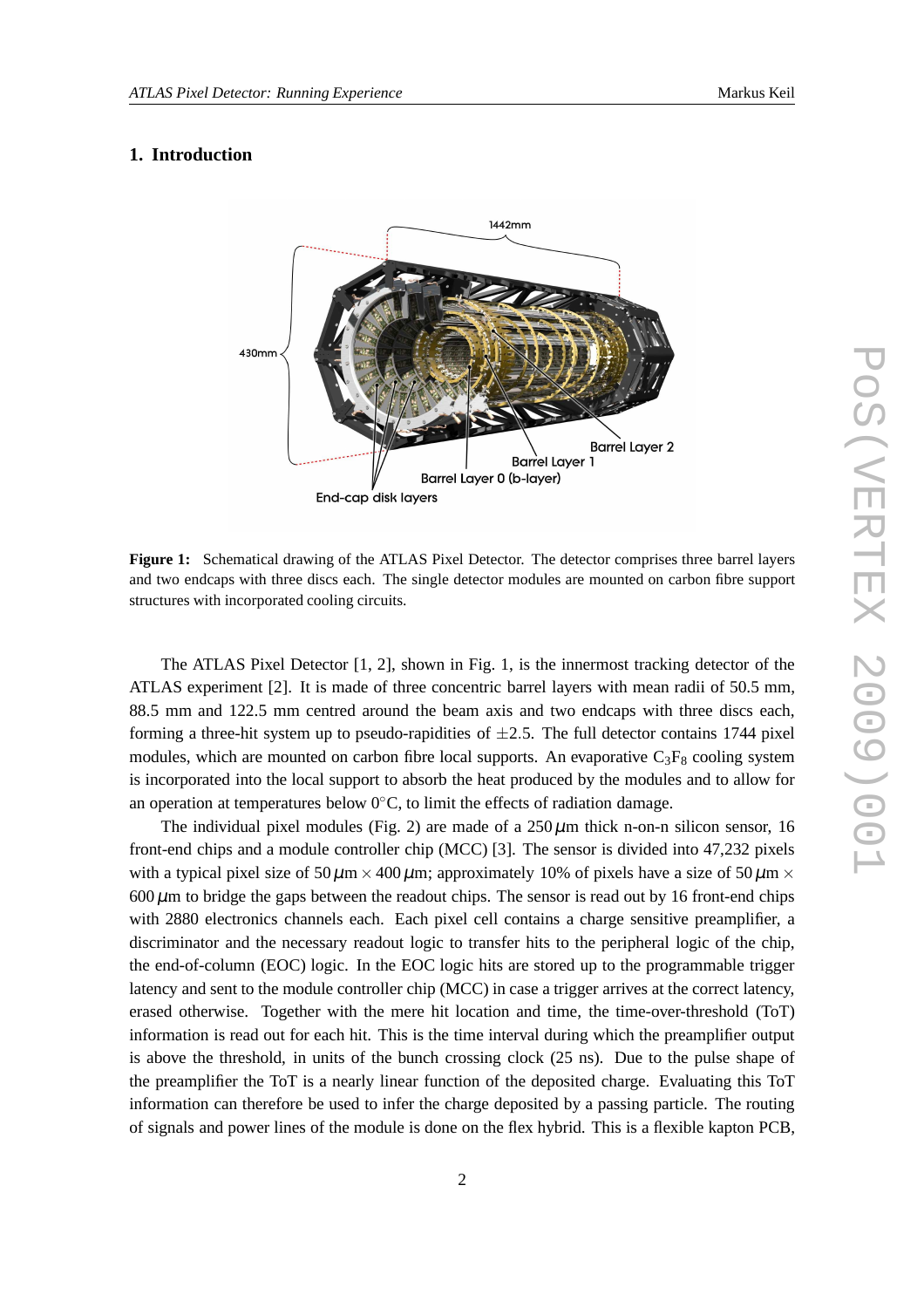which is glued onto the backplane of the sensor. The connection to the front-end chip is made with wire bonds. The flex hybrid also carries the MCC, which controls the front-end chips and performs an event building with the hit data received from the front-end chips. The off-module connection is provided by a micro cable (type-0 cable), which is either soldered directly onto the flex hybrid (in case of the disc modules) or connected to a kapton pigtail (in case of the barrel module). Figure 2 shows the elements of a pixel barrel module.



**Figure 2:** Assembly view and cross section of an ATLAS Pixel Detector module. Sixteen front-end chips are bump bonded to the silicon pixel sensor. Interconnections are done on a flexible kapton PCB, which is connected by wire bonds to the electronics chips.

The transmission of fast signals (data, clock and commands) between the detector and the readout crates in the counting rooms is achieved via optical links. One TTC link per module (Timing, Trigger and Commands) carries the clock and commands to the detector, a data link brings the hit data from the detector to the readout crates. Most modules have one associated data link, only the modules in the innermost barrel layer have two data links per module to accommodate the higher data rate. The electro-optical conversion on the detector side is done on optoboards, which are located at a distance of approximately 1 m from the interaction point.

#### **2. Commissioning and Detector Status**

The Pixel Detector was installed and connected inside the ATLAS experiment between summer 2007 and early 2008. The sign-off was foreseen to happen in a two-week period between end of April and beginning of May 2008. However, this period was interrupted by a failure of the evaporative cooling plant. The repairs took several months such that the sign-off had to be finished in an extremely short period at the end of August 2008. In September and October 2008 the Pixel Detector participated in the combined ATLAS data taking with cosmic rays. November and December were used for both detector calibration and cosmic ray data taking. During the LHC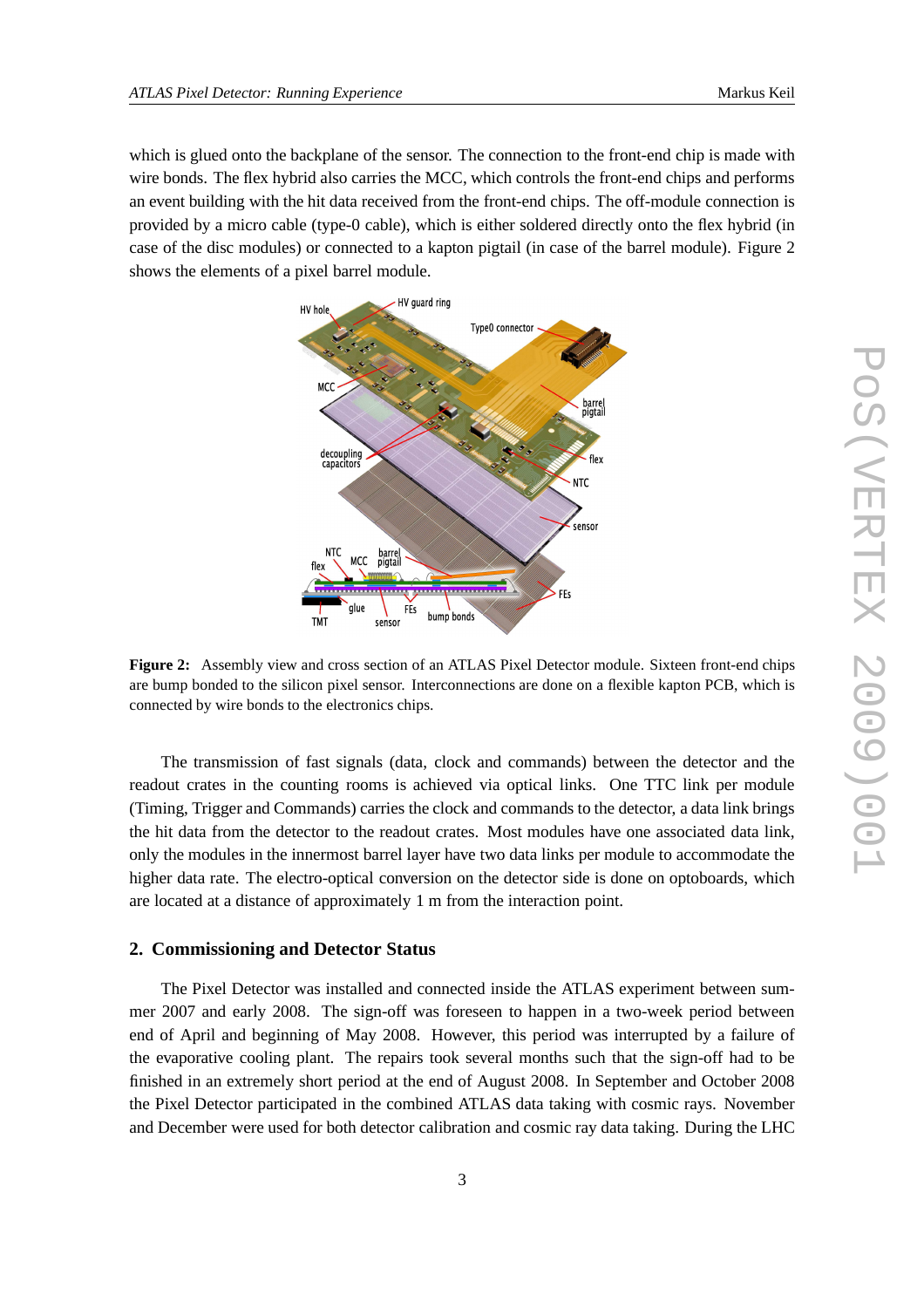beam injections in early September 2008 the Pixel Detector was put into a safe state, having its high voltage switched off, to protect the electronics from possible beam accidents, which could create a high local charge deposition and thus short-circuit the sensor bias voltage to the readout electronics. The first months of 2009 were used for cooling plant consolidation, operation of the Pixel Detector was resumed in June 2009. The results presented in this paper are from the data taking and calibration in the second half of 2008.

Less than 5% of the modules were not operational during this period due to hardware problems that can either not be repaired or could not be addressed on the short timescale before the initial data taking period in 2008. This includes modules on three leaky cooling loops which were not operated in 2008 as a precautionary measure but are being operated in 2009. Also several modules were connected to faulty off-detector optical components. This was traced back to ESD (electrostatic discharge) problems during the production of the Tx-plugins. All of those plugins have been replaced in the meantime with plugins produced under stricter ESD protection. Only approximately 1.6% of the modules will not be operable due to hardware problems. These remaining problems are mainly due to missing high voltage connections or failures of the on-detector optical components.

#### **3. Calibration**

#### **3.1 Optical Link Tuning**

The first step in the calibration of the Pixel Detector is establishing the optical communication with the detector modules. Whereas the tuning of the TTC links is straightforward the data links require a more careful adjustment. The main parameters to be adjusted are the sampling threshold and phase of the off-detector receivers for each channel as well as the on-detector laser power. In 2008 97% of the links have been successfully tuned.[4] The knowledge gained has been used to improve the tools used for the tuning such that now basically all links can be tuned in an automatic manner.

#### **3.2 Calibration of the Front-End Electronics**

Several parameters of the front-end electronics need to be tuned and calibrated. For this purpose an internal calibration circuit in each front-end chip allows to inject test charges into the preamplifiers and in this way simulate a charge deposition in the sensor with a well defined timing and amount of charge.

The most fundamental electronics parameter of the individual pixel cells is their threshold.[5] The threshold can be adjusted by a 7-bit DAC in each pixel. The individual DAC settings are determined such that the thresholds are as homogenous as possible across the different pixels. After the tuning the threshold and noise values are measured by injecting a varying test charge and measuring the response function for each pixel. This function is best described by an error function, whose 50%-point is identified with the threshold and from whose width the noise value can be determined. Figure 3 (a) shows the threshold distribution for all scanned pixels in the detector. After tuning the threshold distribution has a width of approximately 40 e. The small offset with respect to the target value of 4000 e is due to a bug in the firmware of the readout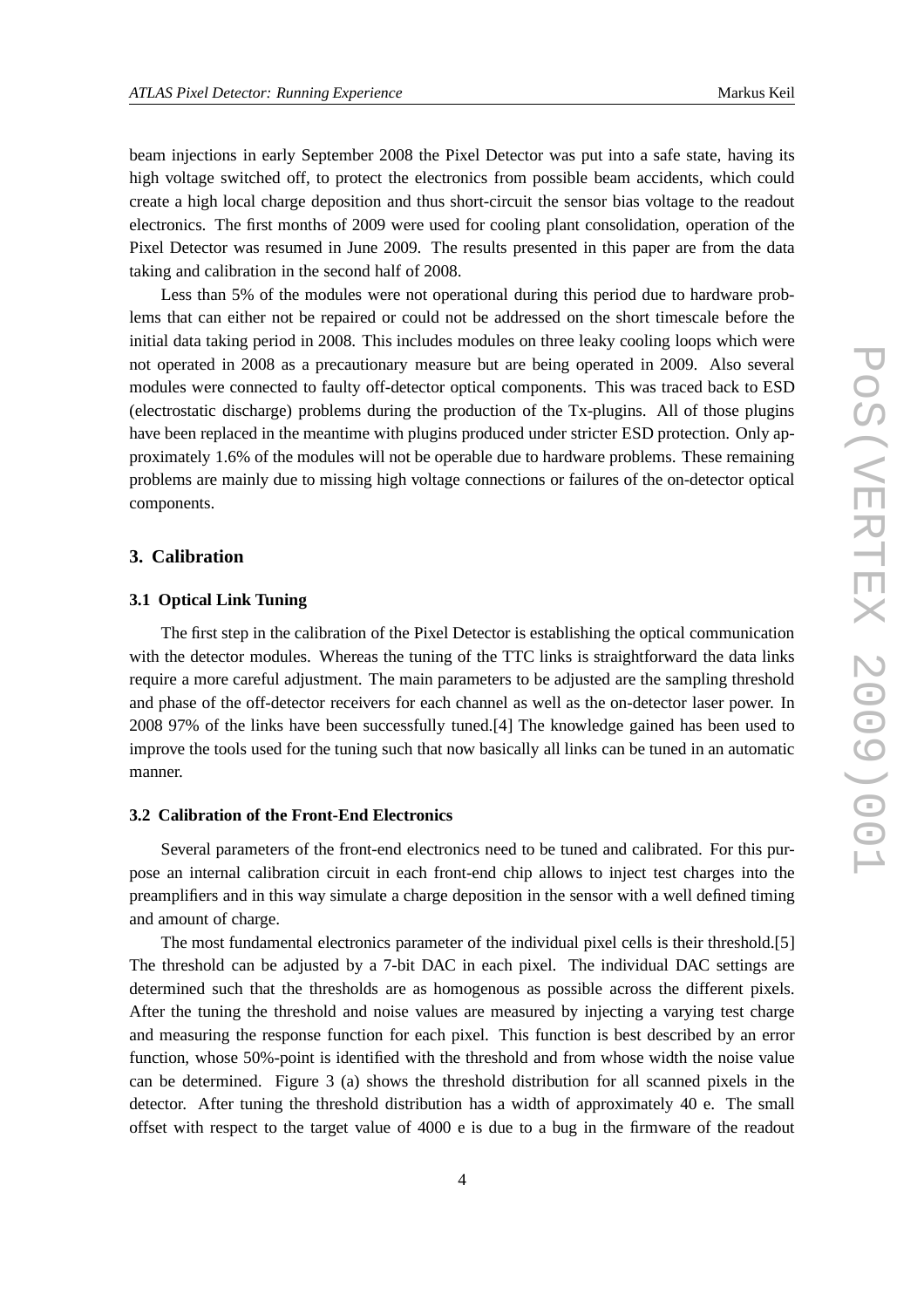cards which has been corrected in the meantime. The noise value obtained from the threshold scan is shown in Fig. 3 (b). For most pixels the noise value is lower than 200 e, some pixels with a different layout in the interchip regions have a higher noise, up to 300 e for the ganged pixels<sup>1</sup>. The tails at high noise values are related to bump bonding problems for a very small number of pixels at the module borders. Figure 4 shows the ratio of threshold-over-noise. For most pixels this ratio is as large as 25, the slightly lower value for the special pixels reflects their larger noise figures.



**Figure 3:** (a) Measured threshold values for all scanned pixels in the detector. The threshold had been tuned to 4000 e before. (b) Noise values obtained from the threshold scan for all scanned pixels in the detector, given by pixel classes.



Figure 4: Ratio of threshold over noise for the different pixel classes.

As described before, the time-over-threshold information is stored and read out for all pixel hits. Each single pixel cell contains a 3-bit DAC which allows to adjust the preamplifier feedback current and therefore the ToT behaviour. This is used to achieve a more homogeneous ToT response across all pixels. In the current configuration the ToT behaviour is tuned such that for a charge of 20 ke, corresponding to the most probable charge deposition of one minimum ionising particle in the silicon sensors, a ToT of 30 bunch crossings is obtained.[6]

<sup>&</sup>lt;sup>1</sup>The electronics cells of these pixels have two sensor pixels connected and therefore a higher capacitive load. For details about the different pixel classes see [3].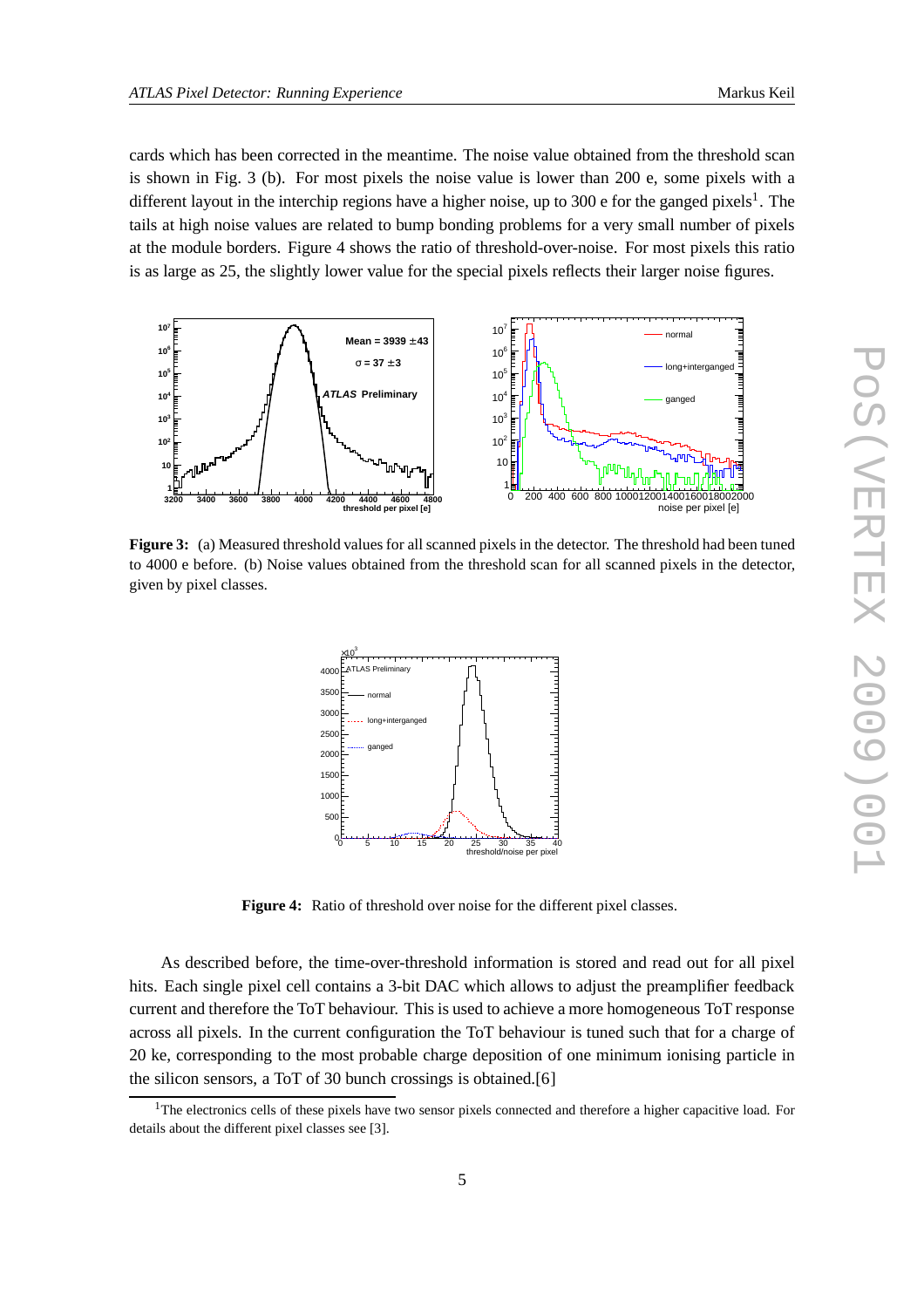

**Figure 5:** (a) ToT calibration measurement. The plot shows the measured ToT vs. the injected charge for all scanned pixels in the detector. The ToT had been previously tuned to a value of 30 for an injected charge of 20 ke. (b) Cluster charge for cosmic ray tracks determined from the ToT information. The measured cluster charges have been normalised to  $250 \mu m$  path length in the sensor.

In order to be used for the charge measurement the ToT has to be calibrated.[6] This is done with test charge injections, as shown in Fig. 5. The figure shows the measured ToT vs. the injected charge and contains all measurement points for all scanned pixels in the detector. The measured dependence is fit with an invertible function which can be used to estimate the charge deposition from the ToT of the individual pixel hits. The figure shows that after tuning the vast majority of pixels shows a nearly identical behaviour of ToT vs. charge.

The histogram in Fig. 5 (b) shows the pixel cluster charge for cosmic ray tracks determined from the ToT values. The measured cluster charges have been corrected to a path length of  $250 \,\mu m$ in the silicon sensors, using the measured incidence angles of the tracks. The solid line and points represent the data, the dashed line is the distribution predicted by the simulation. One sees a good agreement between the two distributions. The most probable value is close to the expected value of 19,500 e for  $250 \mu$ m of silicon. This nicely proves the principle of charge measurement by means of the time-over-threshold.

#### **4. Data Taking with Cosmic Rays**

Starting from mid-September 2008 the Pixel Detector has been integrated into cosmic ray data taking combined with the other subdetectors. In the 2008 data taking period a total of 270,000 tracks has been collected, 180,000 with and 90,000 without magnetic field. During the full period between 92% and 96% of the pixel modules were included into the data taking, with the variations in this number being mainly due to the switching off of the three leaky disc loops and the exchange of several off-detector laser plug-ins.

The noise occupancy of the single pixels was determined from data taken with a random trigger. For stable data taking the most noisy pixels were then masked already at the readout stage. For this purpose an occupancy cut of  $10^{-5}$  hits/pixel/bunchcrossing was applied, resulting in a fraction of  $\lt 10^{-4}$  of masked pixels. The final noise occupancy after the masking of the noisy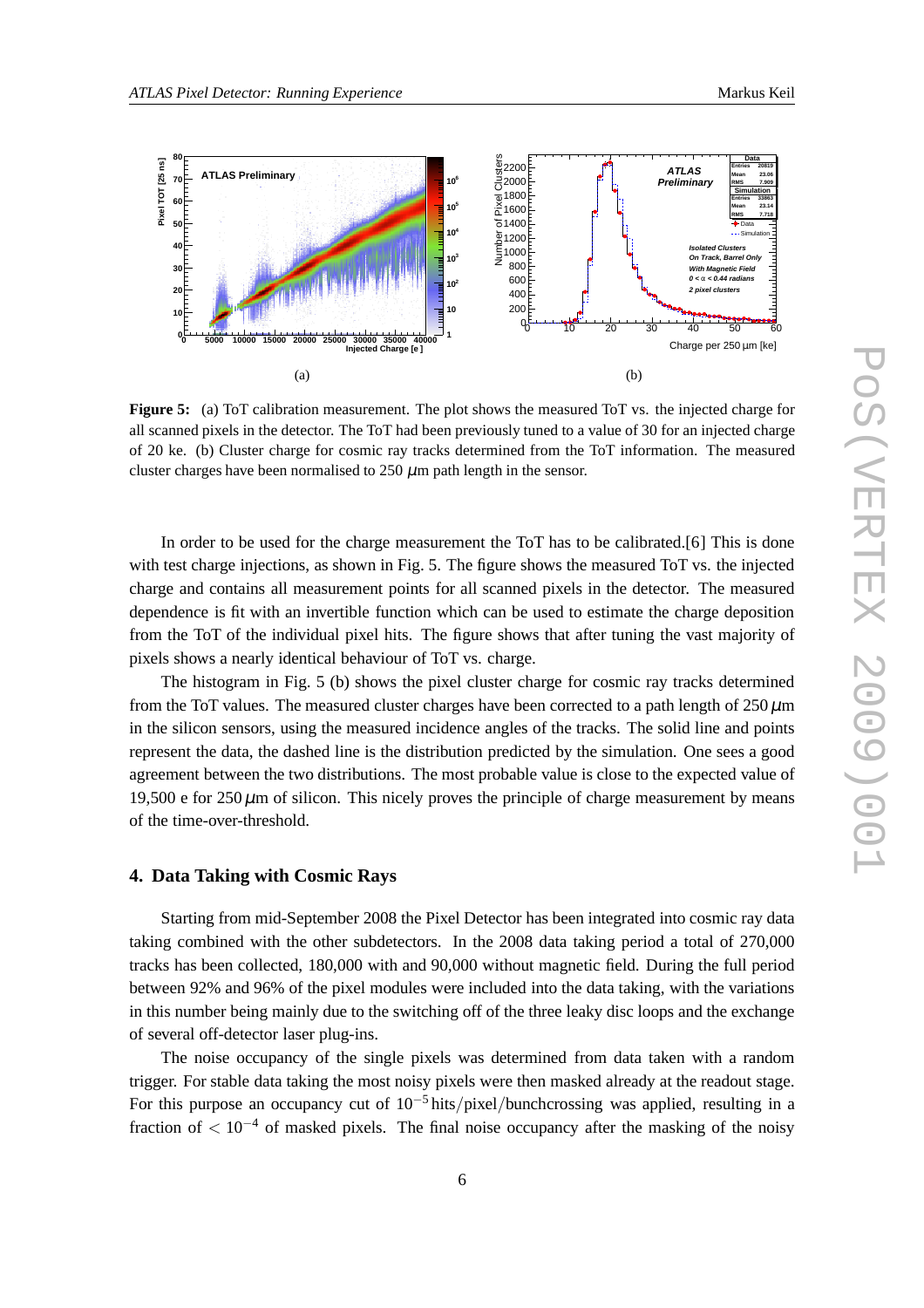channels is shown in Fig. 6 (a) for the different detector partitions. In all regions of the detector the noise occupancy is very low, in the order of  $10^{-10}$ .

The events with cosmic ray tracks were then used to measure the hit detection efficiency. This is shown in Fig. 6 (b). The plot shows the measured probability to find a hit in a given barrel layer that matches the coordinates of the extrapolated tracks. This efficiency is approximately 99.8% in all three barrel layers. Due to the spatial distribution of the cosmic ray tracks the hit detection efficiency could not be measured for the endcap discs. Disabled modules were excluded from the calculation.



**Figure 6:** (a) Pixel occupancy in an event sample without pixel tracks for the three barrel layers and the two endcaps. The noise occupancy after masking the noisiest pixels is approximately  $10^{-10}$ . (b) Efficiency for attaching hits to tracks in cosmic ray data for active modules in the three barrel layers.

Apart from measuring the efficiency the cosmic ray tracks were also used to refine the alignment of the Inner Detector. Even though the statistics was not sufficient to perfectly align the detector a very big improvement could be made with respect to the nominal geometry, as measured during production. For the Pixel Detector Fig. 7 shows the residuals, i.e. the difference between the measured and the extrapolated hit position, for the two different pixel directions, using the nominal geometry, the refined alignment and the perfect (simulated) alignment.

Studies of the cluster sizes for tracks with and without magnetic field permitted the measurement of the Lorentz angle of the charge drift inside the silicon sensors. This is shown in Fig. 8 (a). The plot shows the cluster size vs. the track incidence angle (with respect to the normal to the sensor plane) with and without magnetic field. Without magnetic field the cluster size is minimal for perpendicular track incidence (incidence angle 0). With magnetic field this minimum is shifted as the charge carriers do not drift perpendicularly to the sensor plane anymore, but under the Lorentz angle. The average cluster size is therefore minimal when the track angle is equal to the Lorentz angle and the charge carriers drift along the particle track. The measured value of  $(213.9 \pm 0.5)$  mrad is close to the theoretically expected value of approximately 225 mrad. Figure 8 (b) shows the dependence of the measured Lorentz angle on the temperature of the pixel module. We see the expected linear dependence, due to the change in the charge carrier mobility. A linear fit yields a value of  $(-0.78 \pm 0.18)$  mrad/K, which is in agreement with the theoretical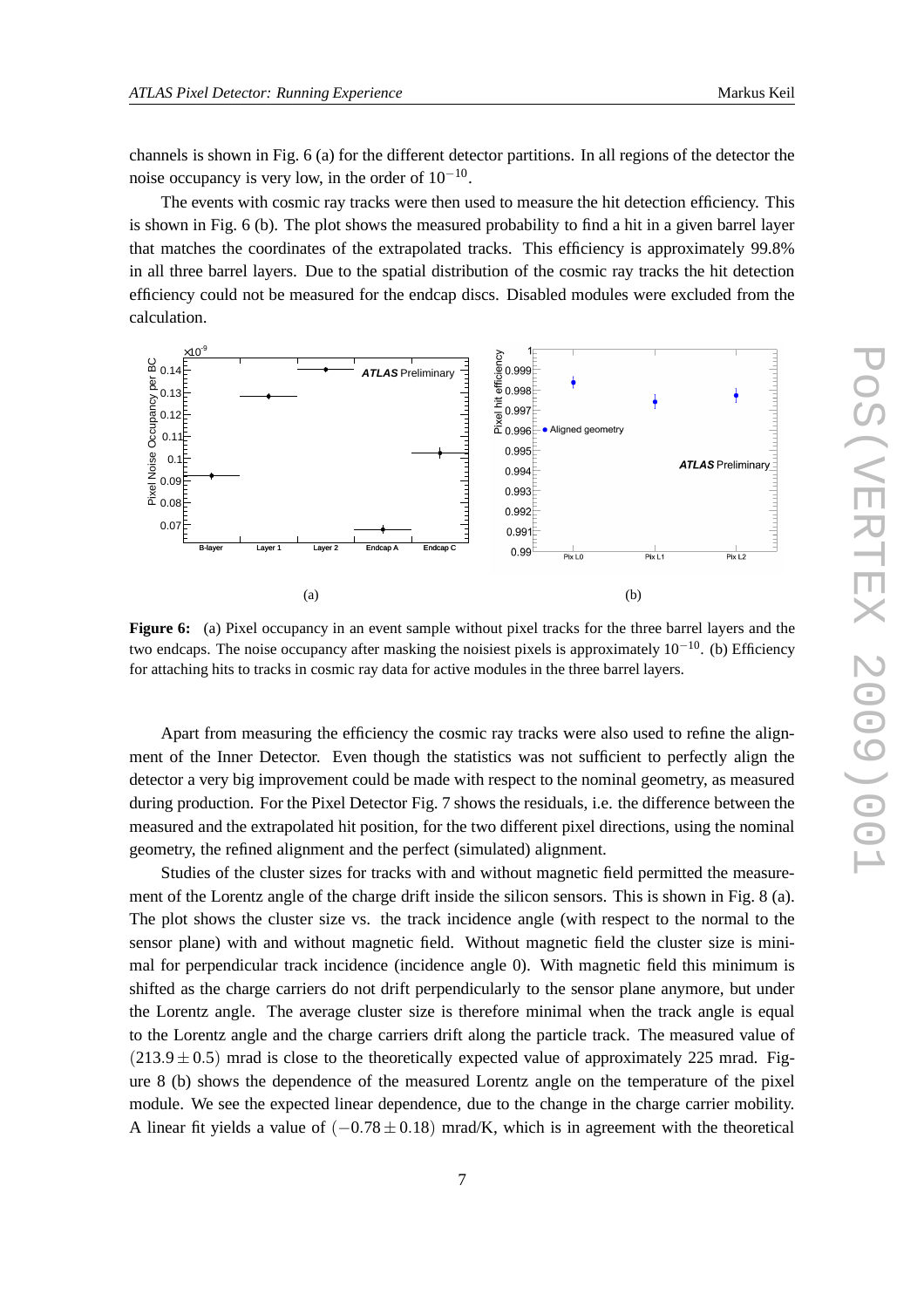

**Figure 7:** Unbiased residual distributions, integrated over all hits-on-tracks in the pixel barrel for the nominal geometry and the preliminary aligned geometry. The residual is defined as the measured hit position minus the expected hit position from the track extrapolation. Figure (a) shows the projection onto the local x coordinate, which is the precision coordinate, Figure (b) shows the projection onto the local y coordinate, which is the non-precision coordinate.

expectation of -0.74 mrad/K.



**Figure 8:** (a) Cluster size vs. track angle with and without magnetic field. A fit of the curve with magnetic field yields a Lorentz angle of  $(213.9 \pm 0.5)$  mrad. (b) Measured Lorentz angle vs. the module temperature. The linear fit yields a dependence of  $(-0.78 \pm 0.18)$  mrad/K.

#### **5. Summary**

The ATLAS Pixel Detector has been successfully commissioned in 2008. In-situ calibration measurements showed a performance as expected. The electronics thresholds could be tuned to the desired value with a dispersion of approximately 40 e, noise values are below 200 e for standard